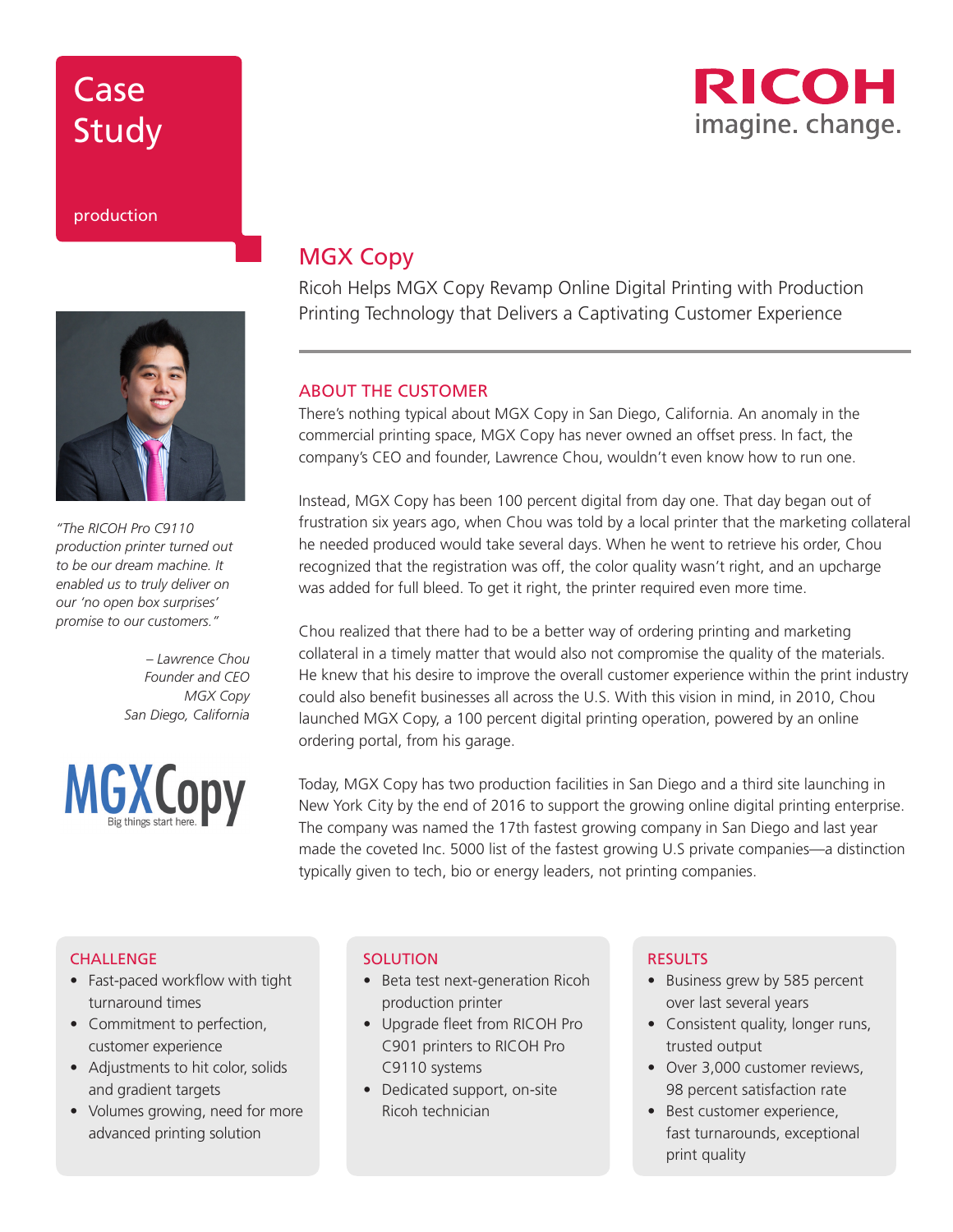# Case Study



How did MGX Copy come so far so quickly? They did it by seeing the opportunity to revamp what it means to buy digital printing online. By bringing together some of the brightest minds to create proprietary technologies that deliver the very best experience for customers buying print. And by partnering with printing technology innovators like Ricoh that share MGX Copy's vision to re-shape the industry landscape.

### **CHALLENGE**

Accuracy and reliability are the cornerstones of MGX Copy's business model, and the company has taken an unusual path to achieve this vision.

Orders can be delivered anywhere in the U.S. within 24 hours, and 95 percent of its orders are shipped all across the country. If a delivery is late or the customer doesn't like the finished product, there's no charge. Just as remarkable, MGX Copy has very few employees who rose through the ranks of the printing industry. Most of its workforce is under 30 years old, bringing skills in software engineering, Management Information Systems (MIS) and marketing.

"It's hard to find anyone under 30 that wants to work in the printing industry today. They want to be programmers and entrepreneurs and work in fields like technology and energy," said Chou. "From the beginning, we decided not to focus on the product itself, but on the experience of buying digital printing from MGX Copy. And we needed that talent pool and innovative mindset to do that."

At one point, one third of MGX Copy's workforce was comprised of millennial-aged software engineers, designers and developers. These bright minds built the company's job submission software along with its proprietary marketing and advertising programs.

"We don't accept anything less than perfect for our customers. That's the way it should be."

There's not a single off-the-shelf software solution driving the company's online portal where customers shop, buy, track and proof digital print jobs from the comfort of their own home or office. MGX Copy offers a variety of commercial print products—color or black-and-white copies, business cards, brochures, postcards, mini posters and saddle-stitched, perfect-bound and spiral-bound booklets.

"We didn't want a fragmented system," said Chou. "We wanted to be able to deliver digital printing with fast turnarounds and the best customer experience. To do that, we created everything ourselves."

That investment in customer experience has paid off. MGX Copy consistently earns the highest five-star ratings from customers that review the company on Facebook, Google, Yelp and other online sites.

"We don't accept anything less than perfect for our customers. That's the way it should be," said Chou.

MGX Copy initially partnered with another digital printing system provider and over time, Ricoh entered the mix when its commercial-grade RICOH Pro C901 production printer became available. Faster and able to output more pages per month than competitive digital printers—at a better price point—the Ricoh technology fit well with MGX Copy's operation that thrives on fast delivery, quality output and reasonable prices.

"We did almost a million pages a month on each of our RICOH Pro C901 machines," said Chou. "When we finally retired them, we had the highest meter clicks of any Ricoh machines in the country. We were really satisfied with what Ricoh was doing for us at that point."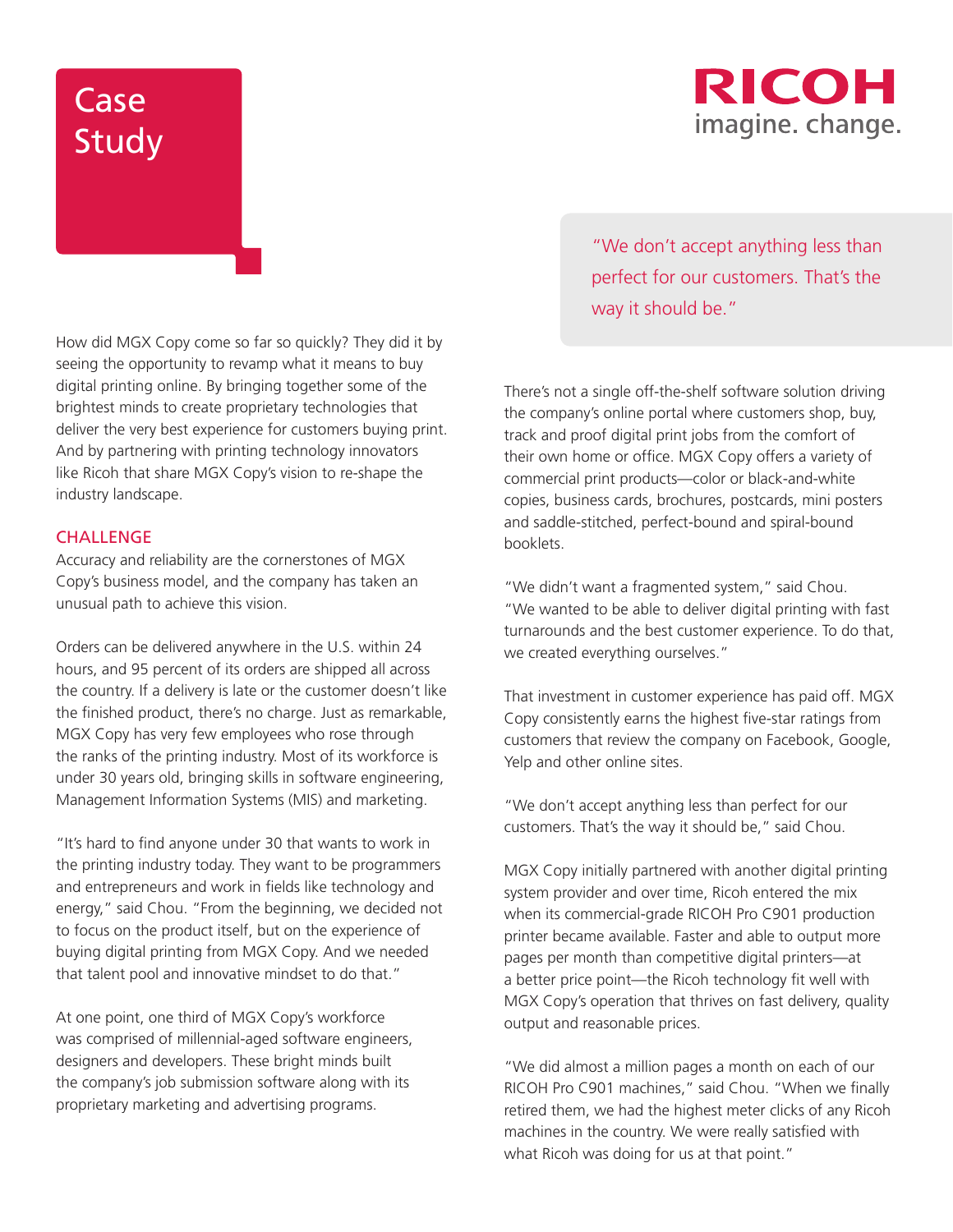# Case Study

## **RICOH** imagine. change.

While this Ricoh production printer was clearly the star of MGX Copy's production floor—running the most volume—there was still room for improvement. The company was experiencing some issues and had to make adjustments on-the-fly to get color, solids and gradients exactly right.

Fresh off an internal meeting where future initiatives in production print technology was discussed, the Ricoh team had an idea, one that would remove these issues and advance the capabilities of this growing, extremely innovative online digital printer.

### **SOLUTION**

Just like MGX Copy, Ricoh wasn't satisfied with anything short of perfection.

With a next-generation digital production printing system in development, Ricoh decided to bring one of its biggest users, MGX Copy, into the process. Engineers from Ricoh's headquarters in Japan talked with MGX Copy to discover what the company needed most. After learning how much volume the company was running and making some adjustments to the technology based on Chou's feedback, MGX Copy was selected to be the beta test site for the new RICOH Pro C9110 color production printer.

"We tested the RICOH Pro C9110 printer and every issue we had with the 901s had been addressed. Color, solids, gradients were all better. Even better than other manufacturers' digital printers," said Chou.

The RICOH Pro C9110 production printer offers high-speed digital production at near-offset quality. It produces up to 130 pages per minute and transitions effortlessly between jobs. With this system, images print at up to 1200 x 4800 dpi resolution and the workflow is automated to reduce production prep work. It's also affordably priced so MGX Copy could maintain its price point while increasing the quality of its output.

> "The RICOH Pro C9110 puts Ricoh on the map for production printing. There are so many reasons for a printer to invest in this technology."

"The RICOH Pro C9110 production printer turned out to be our dream machine," said Chou. "It enabled us to truly deliver on our 'no open box surprises' promise to our customers."

With RICOH Pro C9110 printers, MGX Copy can now handle landscape configurations up to 27.5 inches. It can run 40 sheets more per minute than before. And there's less system adjustment to hit quality marks.